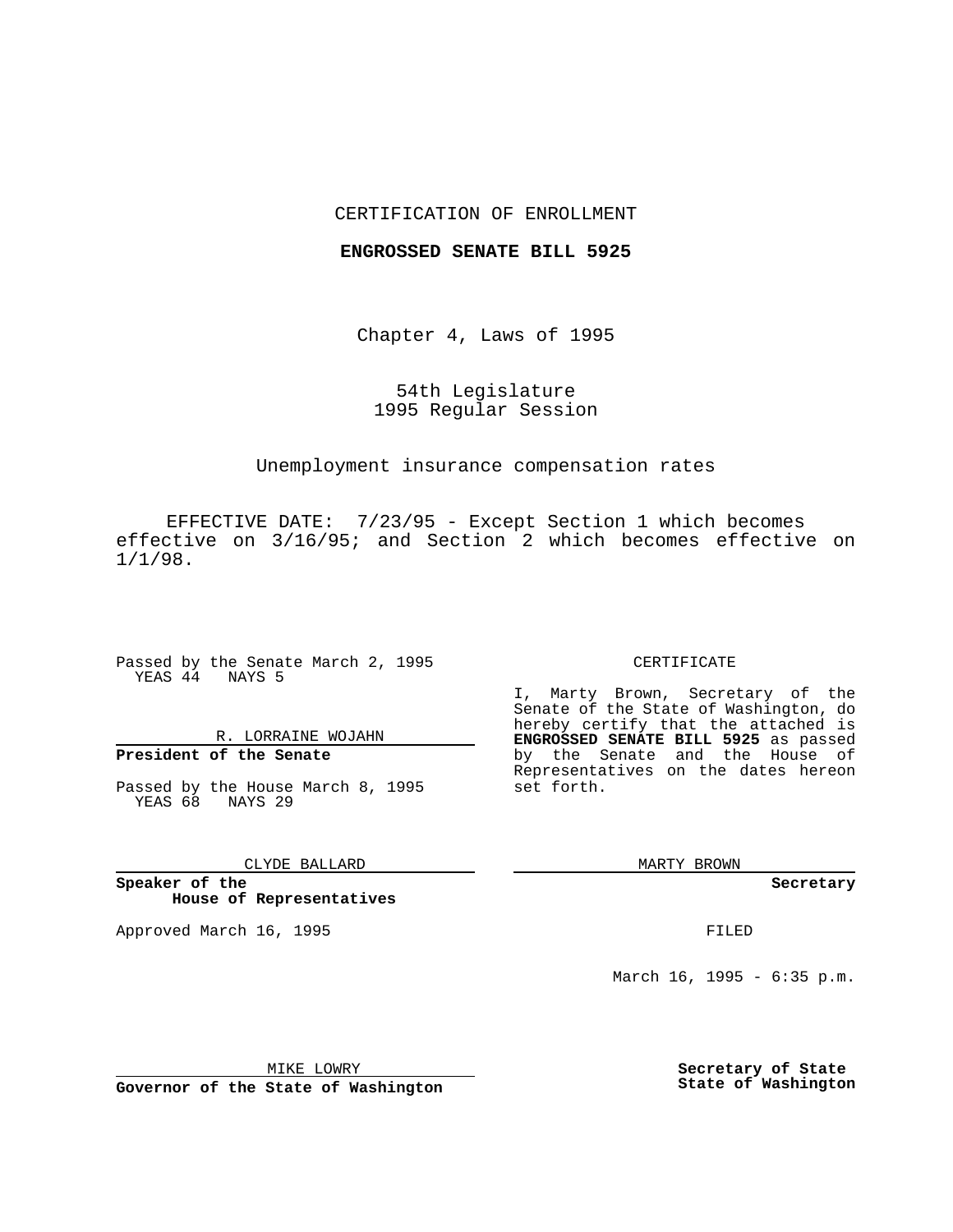## **ENGROSSED SENATE BILL 5925** \_\_\_\_\_\_\_\_\_\_\_\_\_\_\_\_\_\_\_\_\_\_\_\_\_\_\_\_\_\_\_\_\_\_\_\_\_\_\_\_\_\_\_\_\_\_\_

\_\_\_\_\_\_\_\_\_\_\_\_\_\_\_\_\_\_\_\_\_\_\_\_\_\_\_\_\_\_\_\_\_\_\_\_\_\_\_\_\_\_\_\_\_\_\_

Passed Legislature - 1995 Regular Session

**State of Washington 54th Legislature 1995 Regular Session**

**By** Senator Pelz

Read first time 02/14/95. Referred to Committee on Labor, Commerce & Trade.

 AN ACT Relating to determining unemployment insurance compensation rates; reenacting and amending RCW 50.29.025 and 50.29.025; creating a new section; providing an effective date; providing an expiration date; and declaring an emergency.

BE IT ENACTED BY THE LEGISLATURE OF THE STATE OF WASHINGTON:

 **Sec. 1.** RCW 50.29.025 and 1993 c 483 s 21 and 1993 c 226 s 13 are each reenacted and amended to read as follows:

 The contribution rate for each employer shall be determined under this section.

 (1) A fund balance ratio shall be determined by dividing the balance in the unemployment compensation fund as of the June 30th immediately preceding the rate year by the total remuneration paid by all employers subject to contributions during the second calendar year preceding the rate year and reported to the department by the following March 31st. The division shall be carried to the fourth decimal place with the remaining fraction, if any, disregarded. The fund balance ratio shall be expressed as a percentage.

 (2) The interval of the fund balance ratio, expressed as a percentage, shall determine which tax schedule in subsection (5) of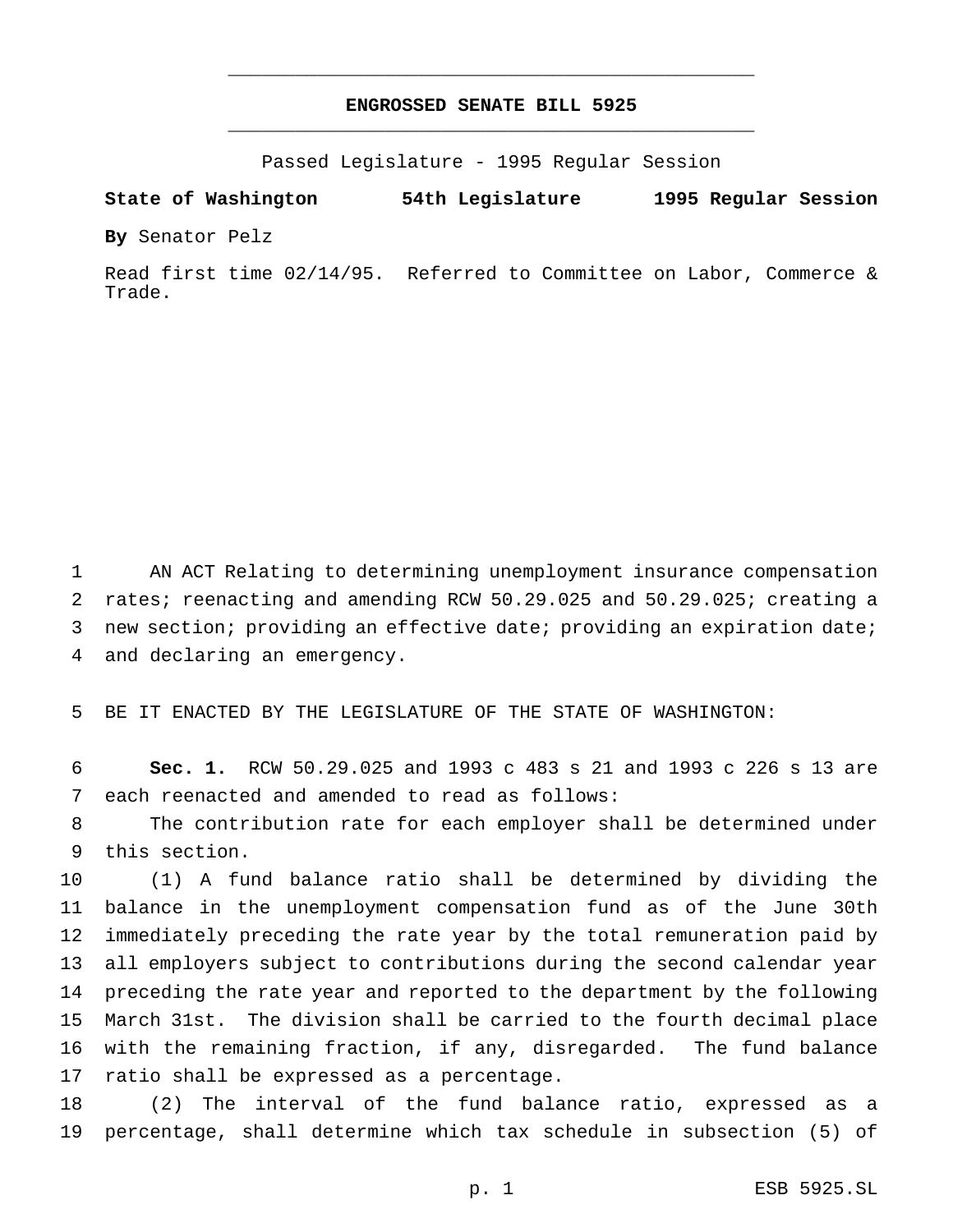this section shall be in effect for assigning tax rates for the rate year except that during rate year 1995 tax schedule AA shall be in 3 effect. The intervals for determining the effective tax schedule shall be:

| 5                 | Interval of the                          |              |
|-------------------|------------------------------------------|--------------|
| 6                 | Fund Balance Ratio                       | Effective    |
| 7                 | Expressed as a Percentage                | Tax Schedule |
| 8                 | $((3.90) )$ 2.90 and above               | AA           |
| -9                | $((3.40 \text{ to } 3.89))$ 2.50 to 2.89 | Α            |
| 10                | $((2.90 to 3.39))$ 2.10 to 2.49          | B            |
| 11                | $((2.40 \text{ to } 2.89))$ 1.70 to 2.09 | C            |
| $12 \overline{ }$ | $((1.90 to 2.39))$ 1.30 to 1.69          | D            |
| 13                | $((1.40 \text{ to } 1.89))$ 1.00 to 1.29 | Е            |
| 14                | Less than $((1.40))$ 1.00                | F            |

 (3) An array shall be prepared, listing all qualified employers in ascending order of their benefit ratios. The array shall show for each qualified employer: (a) Identification number; (b) benefit ratio; (c) taxable payrolls for the four calendar quarters immediately preceding the computation date and reported to the department by the cut-off date; (d) a cumulative total of taxable payrolls consisting of the employer's taxable payroll plus the taxable payrolls of all other employers preceding him or her in the array; and (e) the percentage equivalent of the cumulative total of taxable payrolls.

 (4) Each employer in the array shall be assigned to one of twenty rate classes according to the percentage intervals of cumulative taxable payrolls set forth in subsection (5) of this section: PROVIDED, That if an employer's taxable payroll falls within two or more rate classes, the employer and any other employer with the same benefit ratio shall be assigned to the lowest rate class which includes any portion of the employer's taxable payroll.

 (5) The contribution rate for each employer in the array shall be the rate specified in the following table for the rate class to which he or she has been assigned, as determined under subsection (4) of this section, within the tax schedule which is to be in effect during the rate year: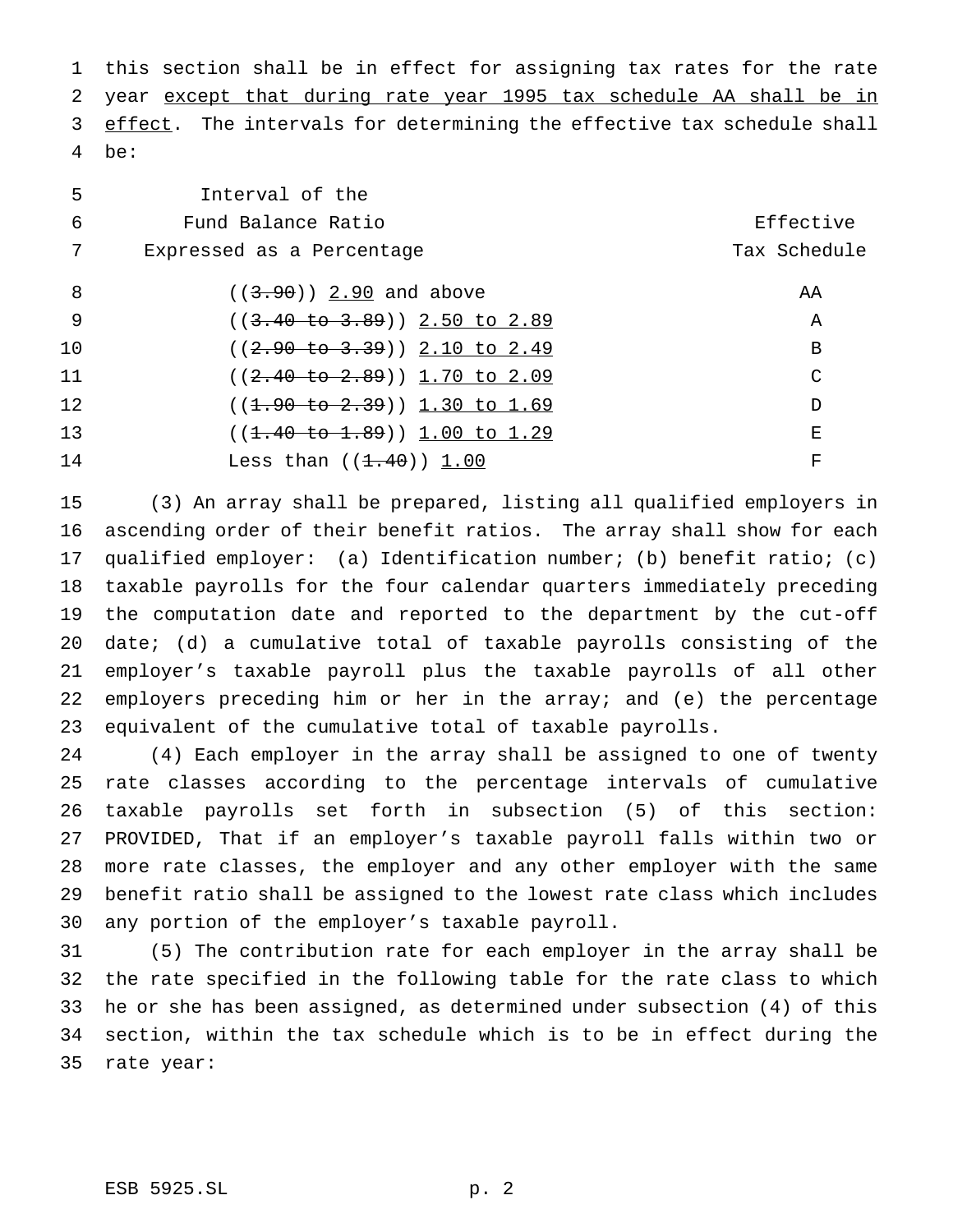| 1  | Percent of                                   |                        |                     |             |          |                            |             |                |                                                                                                |             |  |
|----|----------------------------------------------|------------------------|---------------------|-------------|----------|----------------------------|-------------|----------------|------------------------------------------------------------------------------------------------|-------------|--|
| 2  | Cumulative<br>Schedule of Contribution Rates |                        |                     |             |          |                            |             |                |                                                                                                |             |  |
| 3  | Taxable Payrolls                             |                        |                     |             |          | for Effective Tax Schedule |             |                |                                                                                                |             |  |
| 4  | ((Rate)                                      |                        |                     |             |          |                            |             |                |                                                                                                |             |  |
| 5  | From-                                        |                        | <del>To Class</del> |             |          |                            |             |                | $AA \quad A \quad B \quad C \quad D \quad E \quad F$                                           |             |  |
| 6  |                                              |                        |                     |             |          |                            |             |                | $0.00$ $5.00$ 1 $0.48$ $0.36$ $0.46$ $0.86$ $1.36$ $1.76$ $2.36$                               |             |  |
| 7  | 5.01                                         |                        |                     |             |          |                            |             |                | $-10.00$ 2 $-0.48$ $-0.36$ $-0.66$ $-1.06$ $-1.56$ $-1.96$ $-2.56$                             |             |  |
| 8  | <del>10.01</del>                             |                        |                     |             |          |                            |             |                | $-15.00 \quad 3 \quad 0.58 \quad 0.46 \quad 0.86 \quad 1.26 \quad 1.66 \quad 2.16 \quad 2.76$  |             |  |
| 9  | $+5.0+$                                      | $-20.00 - 4$           |                     |             |          |                            |             |                | $0.58$ $0.66$ $1.06$ $1.46$ $1.86$ $2.36$ $2.96$                                               |             |  |
| 10 | 20.01                                        |                        |                     |             |          |                            |             |                | $25.00 \quad 5 \quad 0.78 \quad 0.86 \quad 1.26 \quad 1.66 \quad 2.06 \quad 2.56 \quad 3.06$   |             |  |
| 11 | $25.01-$                                     |                        |                     |             |          |                            |             |                | $-30.00 \quad 6 \quad -0.98 \quad 1.06 \quad 1.46 \quad 1.86 \quad 2.26 \quad 2.66 \quad 3.16$ |             |  |
| 12 | $30.01 -$                                    |                        |                     |             |          |                            |             |                | $-35.00$ 7 $-1.08$ $-1.26$ $-1.66$ $-2.06$ $-2.46$ $-2.86$ $-3.26$                             |             |  |
| 13 |                                              |                        |                     |             |          |                            |             |                | 35.01 40.00 8 1.28 1.46 1.86 2.26 2.66 3.06 3.46                                               |             |  |
| 14 |                                              |                        |                     |             |          |                            |             |                | 40.01 45.00 9 1.48 1.66 2.06 2.46 2.86 3.26 3.66                                               |             |  |
| 15 |                                              |                        |                     |             |          |                            |             |                | 45.01 50.00 10 1.68 1.86 2.26 2.66 3.06 3.46 3.86                                              |             |  |
| 16 |                                              |                        |                     |             |          |                            |             |                | 50.01 55.00 11 1.98 2.16 2.46 2.86 3.26 3.66 3.96                                              |             |  |
| 17 |                                              |                        |                     |             |          |                            |             |                | 55.01 60.00 12 2.18 2.36 2.66 3.06 3.46 3.86 4.16                                              |             |  |
| 18 |                                              |                        |                     |             |          |                            |             |                | 60.01 65.00 13 2.38 2.56 2.86 3.26 3.66 4.06 4.36                                              |             |  |
| 19 |                                              |                        |                     |             |          |                            |             |                | 65.01 70.00 14 2.58 2.76 3.06 3.46 3.86 4.26 4.56                                              |             |  |
| 20 | 70.01                                        |                        |                     |             |          |                            |             |                | $-75.00$ $15$ $2.88$ $2.96$ $3.26$ $3.66$ $4.06$ $4.46$ $4.66$                                 |             |  |
| 21 |                                              |                        |                     |             |          |                            |             |                | 75.01 80.00 16 3.08 3.16 3.46 3.86 4.26 4.56 4.76                                              |             |  |
| 22 |                                              |                        |                     |             |          |                            |             |                | 80.01 85.00 17 3.28 3.36 3.66 4.06 4.46 4.76 4.86                                              |             |  |
| 23 | $85.01$ $90.00$ $18$                         |                        |                     |             |          |                            |             |                | $-3.68$ $-3.76$ $-4.06$ $-4.46$ $-4.76$ $-4.86$ $-5.06$                                        |             |  |
| 24 |                                              |                        |                     |             |          |                            |             |                | 90.01 95.00 19 4.08 4.16 4.46 4.86 4.96 5.06 5.26                                              |             |  |
| 25 |                                              |                        |                     |             |          |                            |             |                | 95.01 100.00 20 5.40 5.40 5.40 5.40 5.40 5.40 5.40                                             |             |  |
| 26 |                                              |                        | Rate                |             |          |                            |             |                |                                                                                                |             |  |
| 27 | From                                         |                        | To Class            | <u>AA</u>   | $\Delta$ | $\overline{B}$             | $\subseteq$ | $\overline{D}$ | E                                                                                              | E           |  |
| 28 | 0.00                                         | 5.00                   | 1                   | 0.36        | 0.36     | 0.46                       | 0.86        | <u>1.36</u>    | <u>1.76</u>                                                                                    | <u>2.36</u> |  |
| 29 | <u>5.01</u>                                  | <u>10.00</u>           | $\overline{2}$      | 0.36        | 0.36     | 0.66                       | 1.06        | <u>1.56</u>    | <u>1.96</u>                                                                                    | 2.56        |  |
| 30 | 10.01                                        | 15.00                  | $\overline{3}$      | 0.46        | 0.46     | 0.86                       | 1.26        | 1.66           | 2.16                                                                                           | 2.76        |  |
| 31 | 15.01                                        | 20.00                  | $\overline{4}$      | 0.46        | 0.66     | 1.06                       | 1.46        | 1.86           | 2.36                                                                                           | 2.96        |  |
| 32 | 20.01                                        | 25.00                  | $\overline{2}$      | 0.66        | 0.86     | 1.26                       | 1.66        | 2.06           | 2.56                                                                                           | 3.06        |  |
| 33 | 25.01                                        | 30.00                  | $\underline{6}$     | 0.86        | 1.06     | 1.46                       | 1.86        | 2.26           | 2.66                                                                                           | 3.16        |  |
| 34 | 30.01                                        | 35.00                  | $\overline{1}$      | 0.96        | 1.26     | 1.66                       | 2.06        | 2.46           | 2.86                                                                                           | 3.26        |  |
| 35 | 35.01                                        | 40.00                  | $\underline{8}$     | <u>1.16</u> | 1.46     | 1.86                       | 2.26        | 2.66           | 3.06                                                                                           | 3.46        |  |
| 36 | 40.01                                        | 45.00                  | $\overline{9}$      | 1.36        | 1.66     | 2.06                       | 2.46        | 2.86           | 3.26                                                                                           | <u>3.66</u> |  |
| 37 | 45.01                                        | 50.00 10               |                     | 1.56        | 1.86     | 2.26                       | 2.66        | 3.06           | 3.46                                                                                           | 3.86        |  |
| 38 | 50.01                                        | 55.00 11               |                     | 1.86        | 2.16     | 2.46                       | 2.86        | 3.26           | 3.66                                                                                           | 3.96        |  |
| 39 | 55.01                                        | $\underline{60.00}$ 12 |                     | 2.06        | 2.36     | 2.66                       | 3.06        | 3.46           | 3.86                                                                                           | 4.16        |  |
| 40 | 60.01                                        | 65.00 13               |                     | 2.26        | 2.56     | 2.86                       | 3.26        | 3.66           | 4.06                                                                                           | 4.36        |  |
| 41 | 65.01                                        | 70.00 14               |                     | 2.46        | 2.76     | 3.06                       | 3.46        | 3.86           | 4.26                                                                                           | <u>4.56</u> |  |
| 42 | 70.01                                        | 75.00 15               |                     | 2.76        | 2.96     | 3.26                       | 3.66        | 4.06           | 4.46                                                                                           | 4.66        |  |
| 43 | 75.01                                        | 80.00 16               |                     | 2.96        | 3.16     | 3.46                       | 3.86        | 4.26           | 4.56                                                                                           | 4.76        |  |
| 44 | 80.01                                        | 85.00 17               |                     | <u>3.16</u> | 3.36     | <u>3.66</u>                | 4.06        | 4.46           | 4.76                                                                                           | 4.86        |  |
| 45 | 85.01                                        | 90.00 18               |                     | 3.56        | 3.76     | 4.06                       | 4.46        | 4.76           | 4.86                                                                                           | 5.06        |  |
| 46 | 90.01                                        | 95.00 19               |                     | 3.96        | 4.16     | 4.46                       | 4.86        | 4.96           | 5.06                                                                                           | 5.26        |  |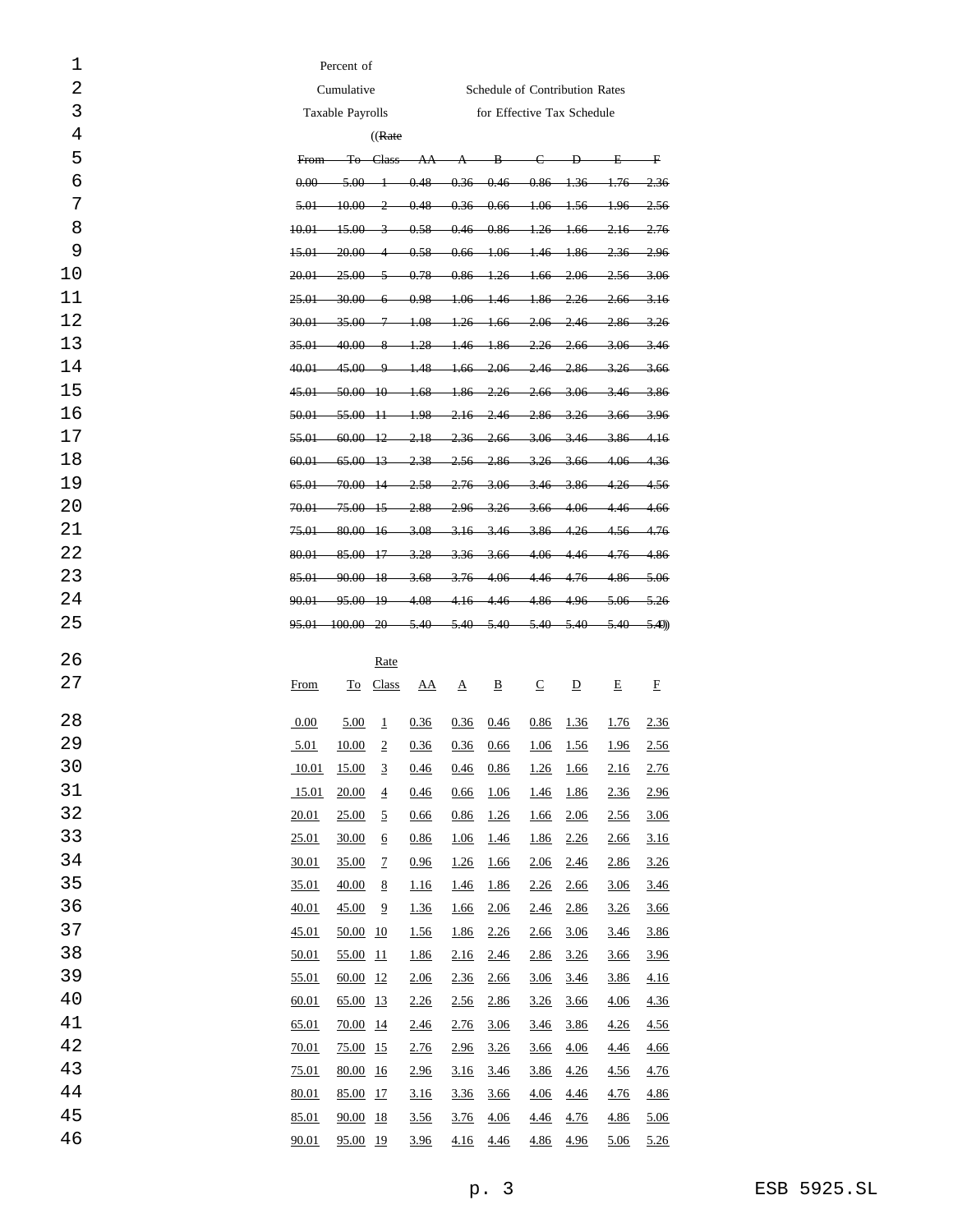(6) The contribution rate for each employer not qualified to be in the array shall be as follows:

 (a) Employers who do not meet the definition of "qualified employer" by reason of failure to pay contributions when due shall be assigned the contribution rate of five and six-tenths percent, except employers who have an approved agency-deferred payment contract by September 30 of the previous rate year. If any employer with an approved agency-deferred payment contract fails to make any one of the succeeding deferred payments or fails to submit any succeeding tax report and payment in a timely manner, the employer's tax rate shall immediately revert to five and six-tenths percent for the current rate year;

 (b) The contribution rate for employers exempt as of December 31, 1989, who are newly covered under the section 78, chapter 380, Laws of 1989 amendment to RCW 50.04.150 and not yet qualified to be in the array shall be 2.5 percent for employers whose standard industrial code is "013", "016", "017", "018", "019", "021", or "081"; and

 (c) For all other employers not qualified to be in the array, the contribution rate shall be a rate equal to the average industry rate as 21 determined by the commissioner; however, the rate may not be less than one percent. Assignment of employers by the commissioner to industrial classification, for purposes of this subsection, shall be in accordance with established classification practices found in the "Standard Industrial Classification Manual" issued by the federal office of management and budget to the third digit provided in the Standard Industrial Classification code.

 **Sec. 2.** RCW 50.29.025 and 1993 c 483 s 21 and 1993 c 226 s 14 are each reenacted and amended to read as follows:

 The contribution rate for each employer shall be determined under this section.

 (1) A fund balance ratio shall be determined by dividing the balance in the unemployment compensation fund as of the June 30th immediately preceding the rate year by the total remuneration paid by all employers subject to contributions during the second calendar year preceding the rate year and reported to the department by the following March 31st. The division shall be carried to the fourth decimal place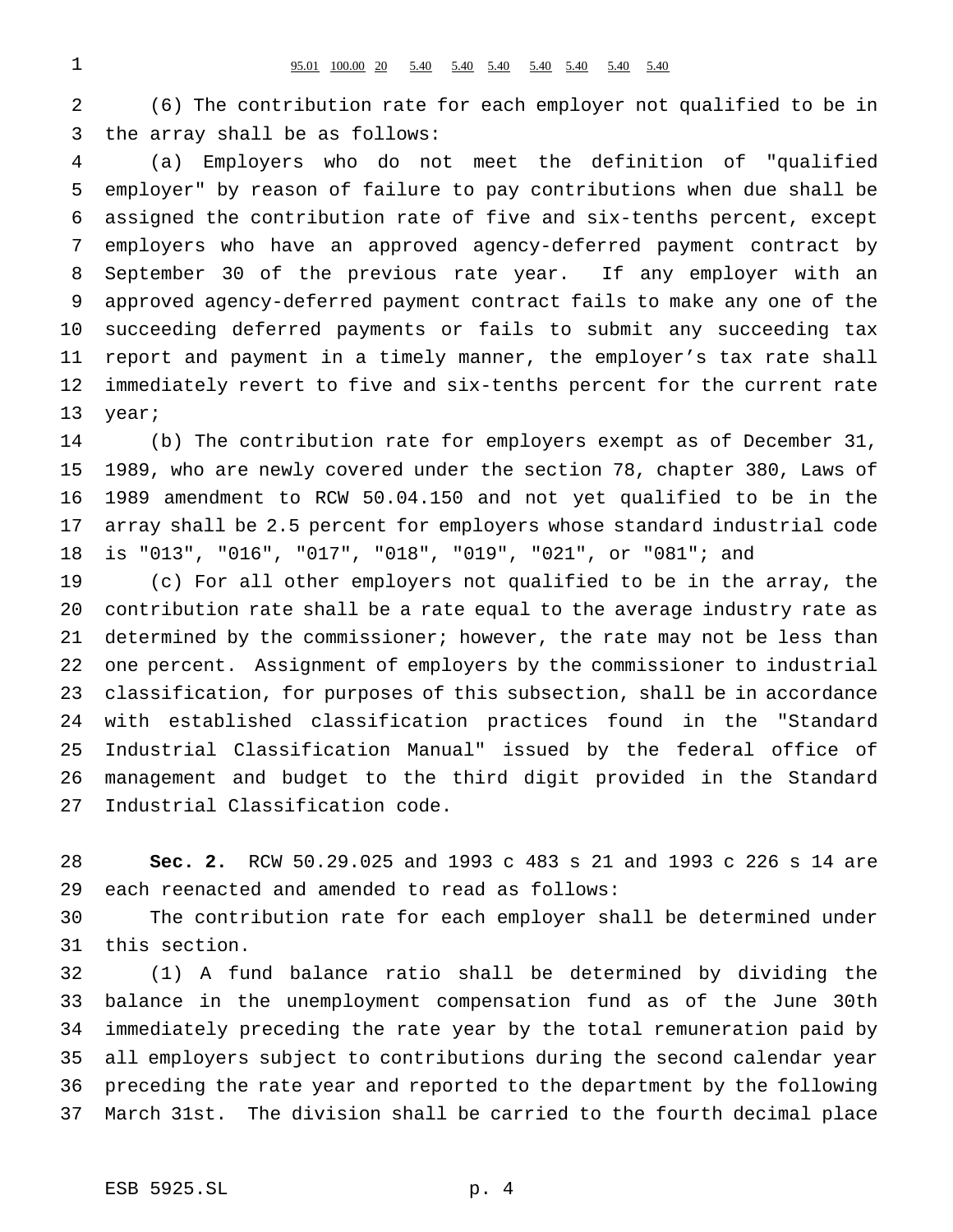with the remaining fraction, if any, disregarded. The fund balance ratio shall be expressed as a percentage.

 (2) The interval of the fund balance ratio, expressed as a percentage, shall determine which tax schedule in subsection (5) of this section shall be in effect for assigning tax rates for the rate year. The intervals for determining the effective tax schedule shall be:

| 8  | Interval of the                          |              |
|----|------------------------------------------|--------------|
| -9 | Fund Balance Ratio                       | Effective    |
| 10 | Expressed as a Percentage                | Tax Schedule |
| 11 | $((3.90) )$ 2.90 and above               | AA           |
| 12 | $((3.40 \text{ to } 3.89))$ 2.50 to 2.89 | Α            |
| 13 | $((2.90 to 3.39))$ 2.10 to 2.49          | B            |
| 14 | $((2.40 \text{ to } 2.89))$ 1.70 to 2.09 | C            |
| 15 | $((1.90 to 2.39))$ 1.30 to 1.69          | D            |
| 16 | $((1.40 \text{ to } 1.89))$ 1.00 to 1.29 | Е            |
| 17 | Less than $((1.40))$ 1.00                | F            |

 (3) An array shall be prepared, listing all qualified employers in ascending order of their benefit ratios. The array shall show for each qualified employer: (a) Identification number; (b) benefit ratio; (c) taxable payrolls for the four calendar quarters immediately preceding the computation date and reported to the department by the cut-off date; (d) a cumulative total of taxable payrolls consisting of the employer's taxable payroll plus the taxable payrolls of all other employers preceding him or her in the array; and (e) the percentage equivalent of the cumulative total of taxable payrolls.

 (4) Each employer in the array shall be assigned to one of twenty rate classes according to the percentage intervals of cumulative taxable payrolls set forth in subsection (5) of this section: PROVIDED, That if an employer's taxable payroll falls within two or more rate classes, the employer and any other employer with the same benefit ratio shall be assigned to the lowest rate class which includes any portion of the employer's taxable payroll.

 (5) The contribution rate for each employer in the array shall be the rate specified in the following tables for the rate class to which he or she has been assigned, as determined under subsection (4) of this section, within the tax schedule which is to be in effect during the rate year: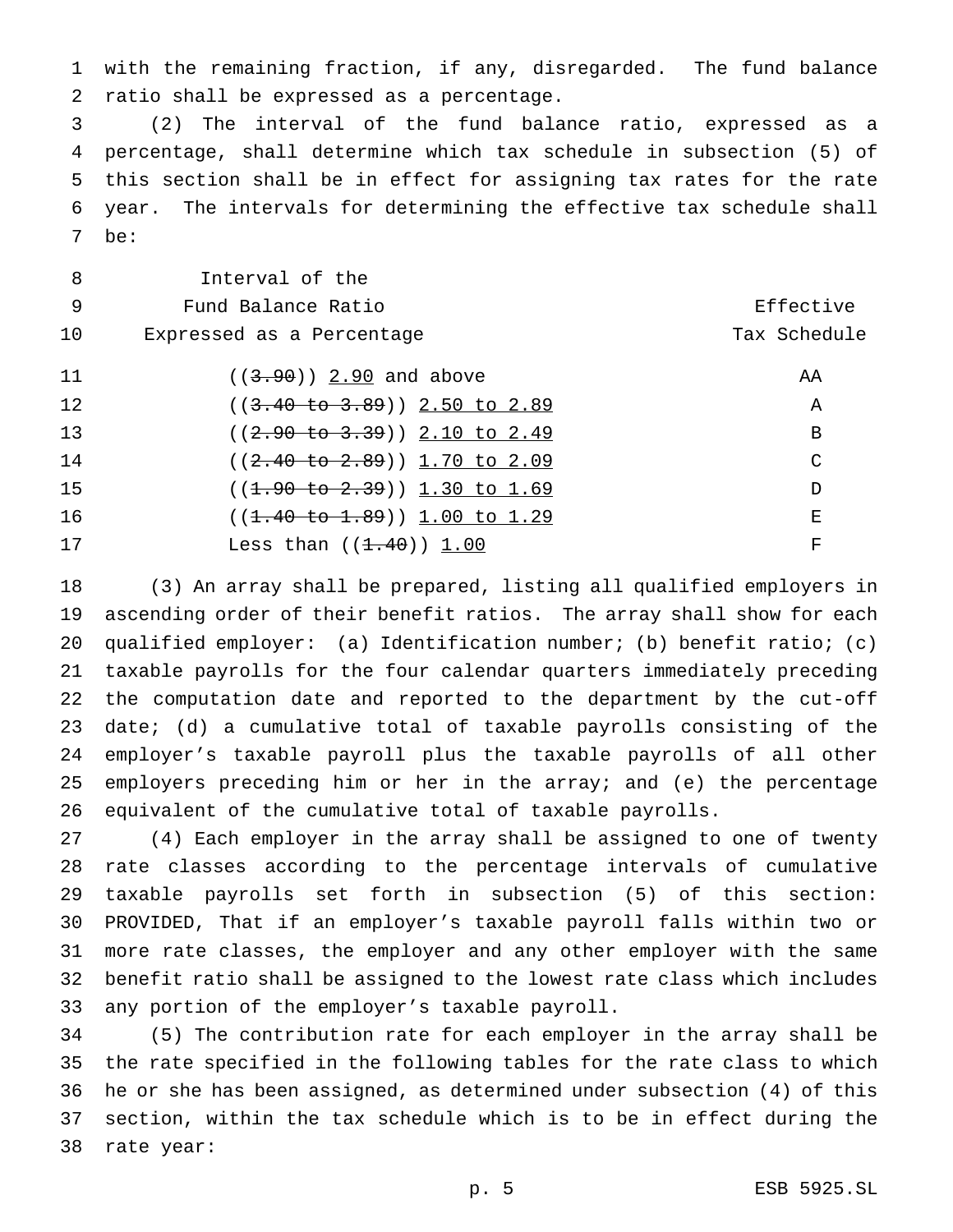| $\mathbf 1$    | Percent of       |           |              |      |                            |                                  |             |           |      |             |  |  |
|----------------|------------------|-----------|--------------|------|----------------------------|----------------------------------|-------------|-----------|------|-------------|--|--|
| $\overline{2}$ | Cumulative       |           |              |      |                            | Schedules of Contributions Rates |             |           |      |             |  |  |
| 3              | Taxable Payrolls |           |              |      | for Effective Tax Schedule |                                  |             |           |      |             |  |  |
| $\,4\,$        | Rate             |           |              |      |                            |                                  |             |           |      |             |  |  |
| 5              | From             | To        | Class        | AA   | A                          | $\, {\bf B}$                     | $\mathbf C$ | ${\rm D}$ | E    | $\mathbf F$ |  |  |
| 6              | 0.00             | 5.00      | $\mathbf{1}$ | 0.48 | 0.48                       | 0.58                             | 0.98        | 1.48      | 1.88 | 2.48        |  |  |
| 7              | 5.01             | 10.00     | 2            | 0.48 | 0.48                       | 0.78                             | 1.18        | 1.68      | 2.08 | 2.68        |  |  |
| 8              | 10.01            | 15.00     | 3            | 0.58 | 0.58                       | 0.98                             | 1.38        | 1.78      | 2.28 | 2.88        |  |  |
| 9              | 15.01            | 20.00     | 4            | 0.58 | 0.78                       | 1.18                             | 1.58        | 1.98      | 2.48 | 3.08        |  |  |
| 10             | 20.01            | 25.00     | 5            | 0.78 | 0.98                       | 1.38                             | 1.78        | 2.18      | 2.68 | 3.18        |  |  |
| 11             | 25.01            | 30.00     | 6            | 0.98 | 1.18                       | 1.58                             | 1.98        | 2.38      | 2.78 | 3.28        |  |  |
| 12             | 30.01            | 35.00     | 7            | 1.08 | 1.38                       | 1.78                             | 2.18        | 2.58      | 2.98 | 3.38        |  |  |
| 13             | 35.01            | 40.00     | 8            | 1.28 | 1.58                       | 1.98                             | 2.38        | 2.78      | 3.18 | 3.58        |  |  |
| 14             | 40.01            | 45.00     | 9            | 1.48 | 1.78                       | 2.18                             | 2.58        | 2.98      | 3.38 | 3.78        |  |  |
| 15             | 45.01            | 50.00     | 10           | 1.68 | 1.98                       | 2.38                             | 2.78        | 3.18      | 3.58 | 3.98        |  |  |
| 16             | 50.01            | 55.00     | 11           | 1.98 | 2.28                       | 2.58                             | 2.98        | 3.38      | 3.78 | 4.08        |  |  |
| 17             | 55.01            | 60.00     | 12           | 2.18 | 2.48                       | 2.78                             | 3.18        | 3.58      | 3.98 | 4.28        |  |  |
| 18             | 60.01            | 65.00     | 13           | 2.38 | 2.68                       | 2.98                             | 3.38        | 3.78      | 4.18 | 4.48        |  |  |
| 19             | 65.01            | 70.00     | -14          | 2.58 | 2.88                       | 3.18                             | 3.58        | 3.98      | 4.38 | 4.68        |  |  |
| 20             | 70.01            | 75.00     | 15           | 2.88 | 3.08                       | 3.38                             | 3.78        | 4.18      | 4.58 | 4.78        |  |  |
| 21             | 75.01            | 80.00     | -16          | 3.08 | 3.28                       | 3.58                             | 3.98        | 4.38      | 4.68 | 4.88        |  |  |
| 22             | 80.01            | 85.00     | 17           | 3.28 | 3.48                       | 3.78                             | 4.18        | 4.58      | 4.88 | 4.98        |  |  |
| 23             | 85.01            | 90.00     | -18          | 3.68 | 3.88                       | 4.18                             | 4.58        | 4.88      | 4.98 | 5.18        |  |  |
| 24             | 90.01            | 95.00     | 19           | 4.08 | 4.28                       | 4.58                             | 4.98        | 5.08      | 5.18 | 5.38        |  |  |
| 25             | 95.01            | 100.00 20 |              | 5.40 | 5.40                       | 5.40                             | 5.40        | 5.40      | 5.40 | 5.40        |  |  |

 (6) The contribution rate for each employer not qualified to be in the array shall be as follows:

 (a) Employers who do not meet the definition of "qualified employer" by reason of failure to pay contributions when due shall be assigned the contribution rate of five and six-tenths percent, except employers who have an approved agency-deferred payment contract by September 30 of the previous rate year. If any employer with an approved agency-deferred payment contract fails to make any one of the succeeding deferred payments or fails to submit any succeeding tax report and payment in a timely manner, the employer's tax rate shall immediately revert to five and six-tenths percent for the current rate year;

 (b) The contribution rate for employers exempt as of December 31, 1989, who are newly covered under the section 78, chapter 380, Laws of 1989 amendment to RCW 50.04.150 and not yet qualified to be in the array shall be 2.5 percent for employers whose standard industrial code is "013", "016", "017", "018", "019", "021", or "081"; and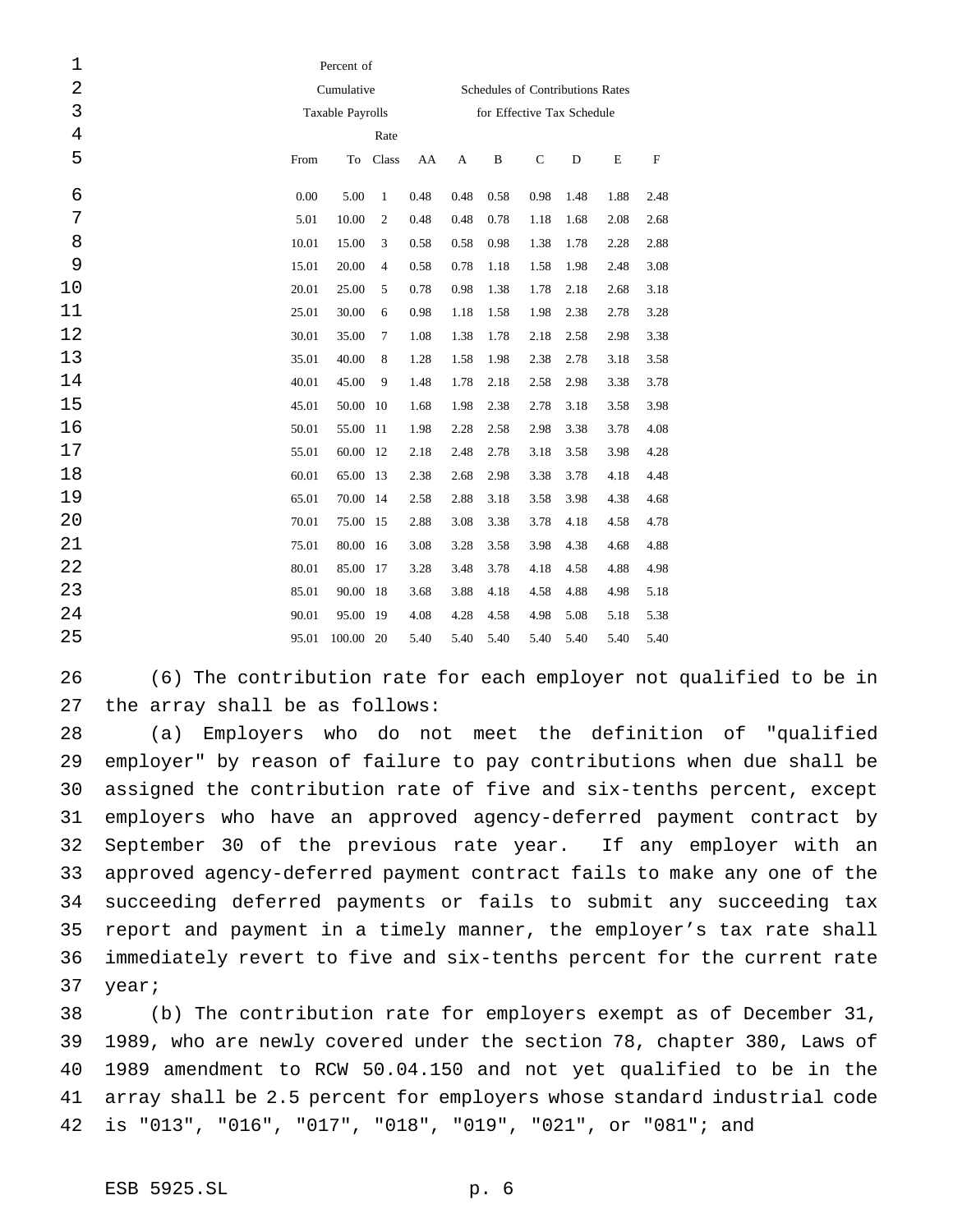(c) For all other employers not qualified to be in the array, the contribution rate shall be a rate equal to the average industry rate as determined by the commissioner; however, the rate may not be less than one percent. Assignment of employers by the commissioner to industrial classification, for purposes of this subsection, shall be in accordance with established classification practices found in the "Standard Industrial Classification Manual" issued by the federal office of management and budget to the third digit provided in the Standard Industrial Classification code.

 NEW SECTION. **Sec. 3.** (1) The employment security department in consultation with the senate and house of representatives standing committees shall undertake a study of the unemployment insurance trust fund and the financing provisions of the state's unemployment insurance law. The study shall examine:

 (a) The historical costs of the state's unemployment program and provide estimates of the expected future costs of the program at average and recession levels;

 (b) The ability of the current financing system along with other system models to meet expected average costs for the remainder of this 20 decade and into the next century;

 (c) The ability of the system to provide for a trust fund capable 22 of paying benefits during projected future recessions;

 (d) The advantages and disadvantages of modifying the existing funding mechanism; and

 (e) Any other issues deemed necessary by the commissioner of employment security in consultation with the appropriate chairpersons of the house of representatives and senate standing committees.

 (2) The department may contract with a consulting firm in order to perform the study under this section.

 (3) The department shall report to the legislature on the findings of its study, including recommendations for changes, if any, in the current financing provisions. The department shall deliver its final report to the legislature by January 1, 1996.

 NEW SECTION. **Sec. 4.** (1) Section 1 of this act is necessary for the immediate preservation of the public peace, health, or safety, or support of the state government and its existing public institutions, and shall take effect immediately.